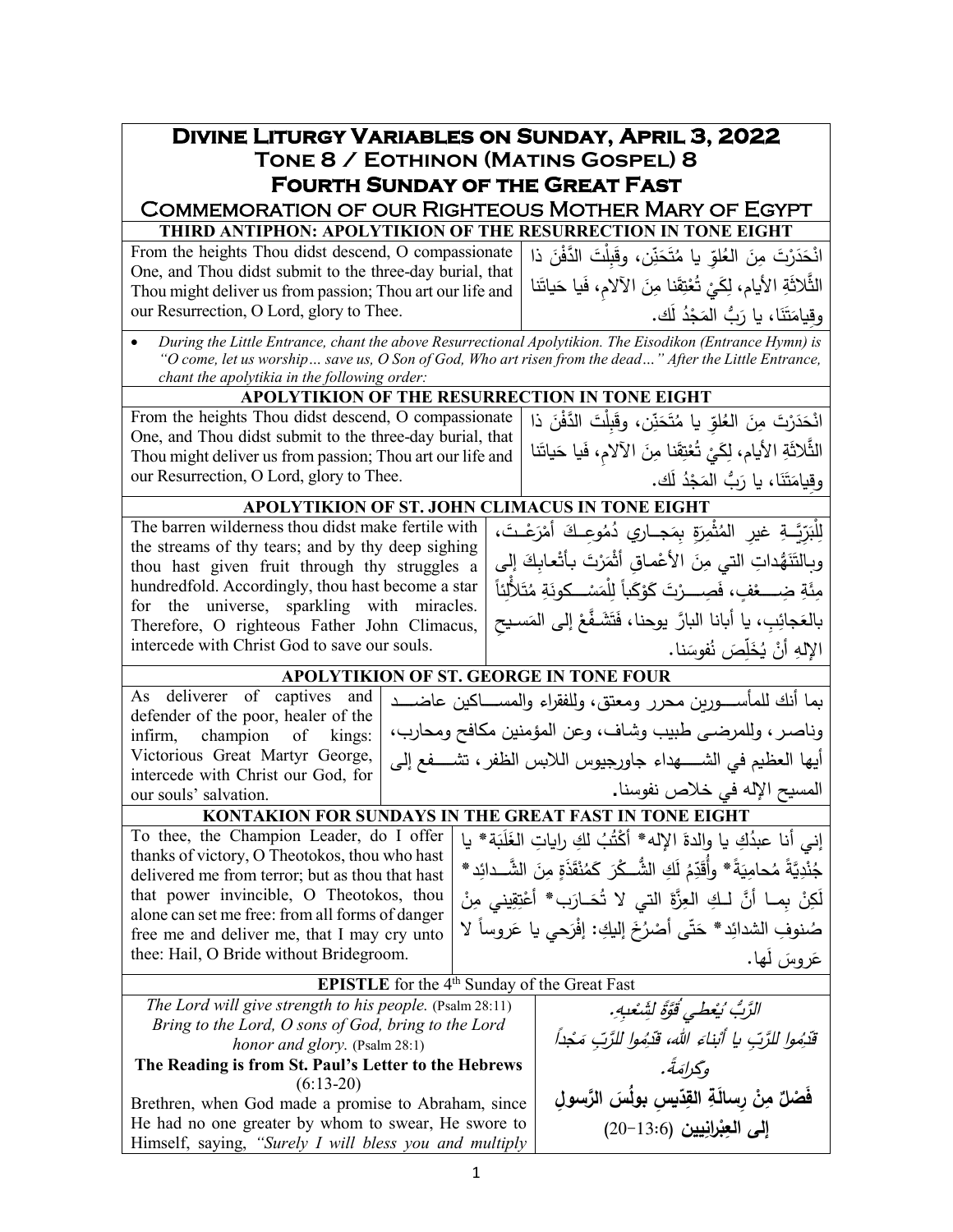*you."* And thus Abraham, having patiently endured, obtained the promise. Men indeed swear by a greater than themselves, and in all their disputes an oath is final for confirmation. So when God desired to show more convincingly to the heirs of the promise the unchangeable character of his purpose, he interposed with an oath, so that through two changeable things, in which it is impossible that God should prove false, we who have fled for refuge might have strong encouragement to seize the hope set before us. We have this as a sure and steadfast anchor of the soul, a hope that enters into the inner shrine behind the curtain, where Jesus has gone as a forerunner on our behalf, having become a high priest for ever after the order of Melchizedek.

**Priest**: Peace be to you reader.

**Reader**: And to your spirit.

*(Refrain)* Alleluia, Alleluia, Alleluia. verse: *It is good to give thanks to the Lord*. (Psalm 91:1) *(Refrain)* Alleluia, Alleluia, Alleluia. verse: *To proclaim Your mercy in the morning and Your* 

*truth by the night*.(Psalm 91:2)

*(Refrain)* Alleluia, Alleluia, Alleluia.

<u>:</u> يا إخْوَةُ، إنَّ اللهَ لمَّا وَعَدَ إبراهيمَ، إذْ لَمْ يُمكِنْ<br>يَمْ سُلْمَتِ اللهَ عَبْدَ اللهُ عَبْدَ اللهُ عَبْدَ اللهُ عَبْدَ اللهِ عَبْدَ اللهِ عَبْدَ اللهِ عَبْدَ اللهِ ْ ِ َفســــ ِ <sup>ه</sup> َ ِ بن ،ُ أقســــ َ <sup>م</sup> ِنه ُ م ْ َظم َ أع ُو َ ِ �ما ه ْســــ ِ م ق ُ أَن . ْ � قائلاً: لَأُبارِكَنَّكَ بَرَكَةً وأُكَثِّرَنَّكَ تَكْثيراً. وذاكَ<br>\* َ ِعد َو َ الم َ ْإذ ت . َ َّأَنى، نال ُون ْســـــــ ِ م ق ُ اس � َّو�ن َّ ما الن ُ ْ بِما هُوَ أعظَمُ مِنْهُمْ، وتَنْقَضــي كُلُّ مُشــاجَزَةٍ<br>مَسْمَدَتَ مَسْتَمَرُّوْهُ بِينَهُمْ بِالقَسَــمِ لِلْتَثْبِيتِ. فَلِذلِكَ، لَمّا شَــاءَ اللّهُ أَنْ يَزِيدَ وَرَثَةَ المَوْعِدِ بَياناً لِعَدَمِ تَحَوُّلِ عَزْمِهِ،<br>يَسْتَدَمَّسَ الصَّائِعَةِ ْ َســــــــ َ ِم َ َّســــــــ َط �الق َ <sup>ت</sup> . ِ�ن لا َو ْر َ ِ �أَم ْصــــــــ َ <sup>ل</sup> َح َّى ن ت َ ح يَتَحَوَّلانِ ولا يُمكِنُ أَنْ يُخْلِفَ اللهُ فيهِما على<br>. ١ تَعْزِيَةٍ قَويَّةٍ، نحنُ الذينَ الْتَجَأْنا إلى التمَسُّكِ<br>-ْ بالرجاءِ المَوْضــــوعِ أمامَنـا. الذي هُوَ لَنـا<br>. كَمِرْســـــاةٍ لِلْنَفْسِ أَمينَةٍ راسِــــخَةٍ تَدْخلُ إلي داخِلِ الحِجابِ، حَيْثُ دَخَلَ يسوعُ كَسابِقٍ لَنا<br>مَسَ َ َ ئ�س ،َ ر َق َلك�صــــــــــاد ِ م َة �ْ ت ُ َ على ر ْ صــــــــــار َد وق ِ ٍ إلى الأبد َة ن ك . َه  $\triangleleft$ 

**GOSPEL** for the 4<sup>th</sup> Sunday of the Great Fast

**The reading is from the Holy Gospel according to St. Mark** (9:17-31)

At that time, a man came to Jesus, kneeling down and saying unto him, *"Teacher, I brought my son to you, for he has a dumb spirit. And wherever it seizes him, it dashes him down; and he foams and grinds his teeth and becomes rigid; and I asked Thy Disciples to cast it out, and they were not able."* And Jesus answered them, *"O faithless generation, how long am I to be with you? How long am I to bear with you? Bring him to Me."* And they brought the boy to Him; and when the spirit saw Jesus, immediately it convulsed the boy, and he fell on the ground and rolled about, foaming at the mouth. And Jesus asked his father, *"How long has he had this?"* And he said, *"From childhood. And it has often cast him into the fire and into the water, to destroy him; but if Thou canst do anything, have pity on us and help us."* And Jesus said to him, *"If you can believe, all things are possible to him who believes."* Immediately the father of the child cried out and said with tears, *"Lord, I believe; help my unbelief!"* And when Jesus saw that a crowd came running together, he rebuked the unclean spirit, saying to it, *"You dumb and deaf spirit, I command you, come out of him, and never enter him again."* And after crying out and convulsing him terribly, it came out, and the boy was like a corpse; so that most of them said, *"He is dead."* But Jesus took

**ِ ّ ِي ْجیل ْ ُق َس الإن َر ِ ِ د�س م ِة الق َ ْن ِ �شار ِ ٌ َ ش ٌ ر�ف م َف ْصل ِر ِ الطاه ال�** (31-17:9) **َ ِشیر والتلمیذ** في ذلكَ الزمانِ، دنا إلى يسوعَ إنْسانٌ وسَجَدَ لَهُ قائلاً:<br>\* ُ<br>ُ ُ "�ا م َ َذه ُما أَخ َیث .ٌ وح َم ْك ٌ أَ� ِ روح ْ ِ ني، �ه َ �اب ُك ت ی َ ْ أَت َد ،ُ ق ِم ل َّ ع **ٔ** يَصَرَعَهُ، فَيُزْبِدُ ويَصْرِفُ بِأَسْنانِهِ ويَيْبَسُ، وقَدْ سَأَلْتُ<br>يَصَرَعَهُ، فَيُزْبِدُ ويَصْرِفُ بِأَسْنانِهِ ويَيْبَسُ، وقَدْ سَأَلْتُ ْ تلاميذَكَ أَنْ يُخرِجُوهُ فَلَمْ يَقْدِروا." فَأَجابَهُ قائلاً: "أَيُّها<br>. الجيلُ غَيْرُ المؤمِنِ، إلى مَتى أَكونُ عِنْدَكُمْ؟ حَتَّى<br>أَحْدَثُ الْمُؤْمِنِ إِلَى مَتَى مَتى أَحْتَمِلُكُمْ؟ هَلُمَّ بِهِ إِلَيَّ." فَأَتَوهُ بِهِ. فَلَمَّا رآهُ لِلْوَقْتِ **ٔ** صَرَعَهُ الروحُ، فَسَقَطَ على الأرضِ يَتَمرَّغُ ويُزبِدُ.<br>يَسْقَمَعُ الروحُ، فَسَأَلَ أَباهُ: "مُنْذُ كَمْ مِنَ الزمانِ أصابَهُ هذا؟" فقالَ:<br>. "منذُ صِباهُ. وكَثيراً ما أَلْقاهُ في النارِ وفي المِياهِ<br>" ْلِيُهْلِكَهُ. لَكِنْ إنِ اسْتَطَعْتَ شَيْئاً، فَتَحَنَّنْ عَلَيْنا وأَغِشَّا."<br>ِ  $\ddot{\phantom{0}}$ فَقالَ لَهُ يَسوع: "إنِ اسْتَطَعْتَ أَنْ تُؤمِنَ، فَكُلُّ شَيْءٍ<br>مسكنة تَباسُ اللَّهُ عَلَيْهِ مُستَطاعٌ لِلْمؤمنِ." فَصاحَ أبو الصَّبِيِّ مِنْ ساعَتِهِ<br>، بِدُموعِ وقالَ: "إِنّي أَؤْمِنُ يا سَيِّدُ، فَأَغِثْ عَدَمَ إيماني."<br>يَسْمَعُ ً<br>أ َ َ الروح َر َه ْت ،ِ ان َ إل�ه َرون َ�اد ت َ َ ی ْع َم ُ أَ َّن الج لما رأى �سوع َ َّ ف النَجِسَ قائِلاً لَهُ: "أَيُّها الروحُ الأَبْكَمُ الأَصَمُّ، أنا آمُرُكَ<br>أَمْسِنَا قَائِلاً لَهُ: "أَيُّها الروحُ الأَبْكَمُ الأَصَمُّ، أنا آمُرُكَ أَنْ إِخْرُجْ مِنهُ ولا تَعُدْ تَدْخُلُ فيهِ." فَصَرَخَ وخَبَطَهُ كَثيراً وخَرَجَ مِنهُ، فَصارَ كالميِّتِ، حَتَّى قالَ كَثيرونَ